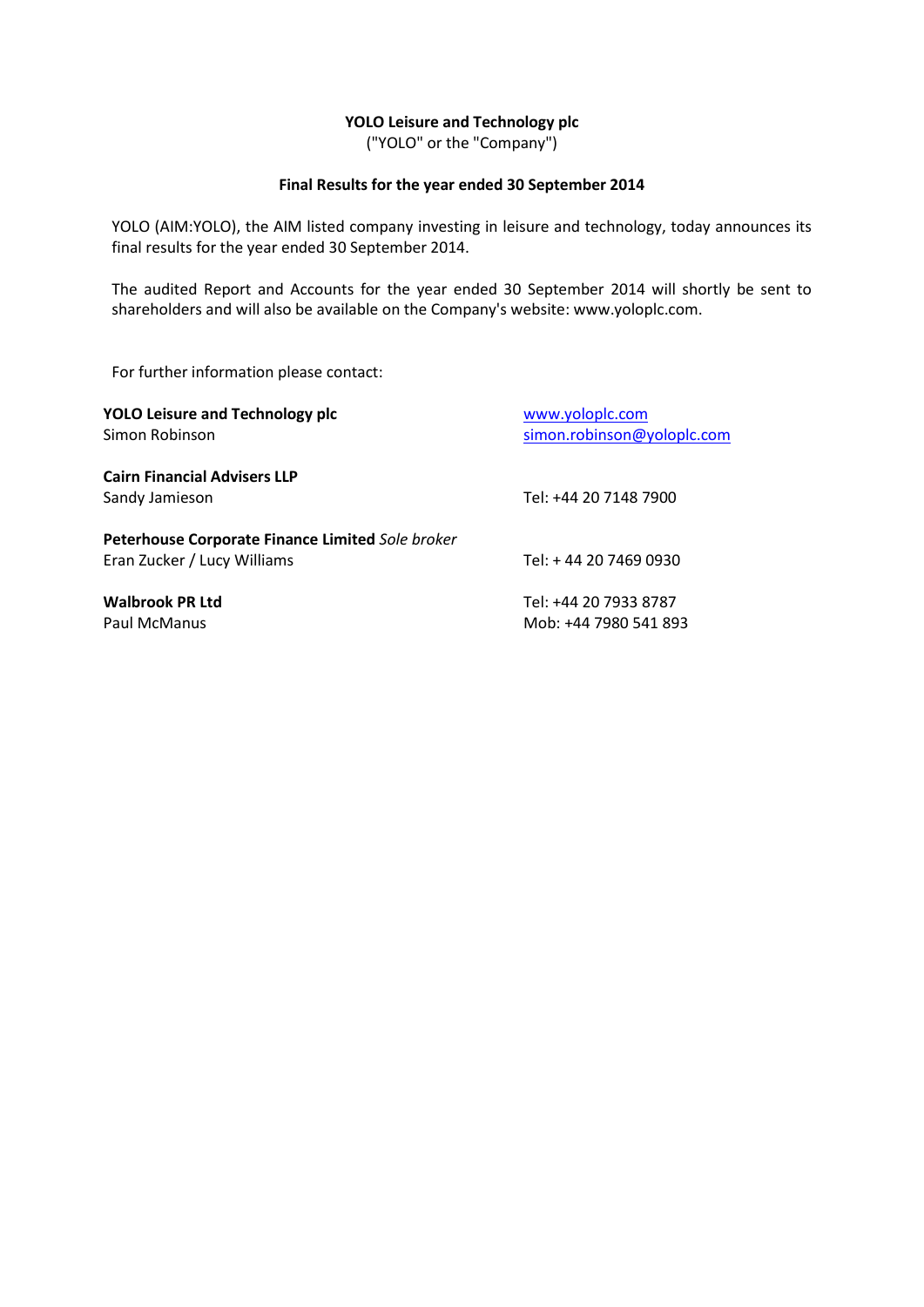### **CHAIRMAN'S STATEMENT**

### **Introduction**

I am pleased to welcome you to my first report as Chairman for YOLO Leisure and Technology Plc (YOLO), covering the year ended 30 September 2014.

### **Financial Review**

YOLO Leisure and Technology Plc (formerly Pentagon Protection Plc) was readmitted to trading on AIM on 18 July 2014. The year under review has two distinct periods; the first culminating in the Company Voluntary Arrangement and winding up of legacy business, unrelated to YOLO, whilst enabling the new business to continue as an investing company under the Aim Rules for Companies. The second and more exciting period was the inception of YOLO as an investment business focusing on investment opportunities with high growth and innovative customer focus within the leisure and technology sectors.

At the General Meeting on 11 July 2014 the shareholders;

- approved the appointment of the new Directors of the Company;
- approved the Company Voluntary Arrangement ("CVA");
- approved the disposal of its trading subsidiaries;
- approved the adoption of an Investing Policy under AIM Rule 15 (see below);
- approved the appointment of Peterhouse Corporate Finance Limited ("Peterhouse") as Sole Broker and placing by Peterhouse of 47,046,148 new Ordinary Shares at a price of £0.013 to raise £611,600;
- approved the issue of warrants;
- and approved the change of name to YOLO Leisure and Technology Plc.

The shares issue in July were oversubscribed and as a result the Company was able to raise a further £475,250 before expenses, bringing the total funds raised to £1,086,850 before costs by issue of 83,603,831 new 1p ordinary shares.

A further 7,257,116 shares were issued to settle fees relating to corporate finance fees and fundraise.

I do not propose to dwell on the CVA as this has been well documented in previous announcements and circular issued on 24 June 2014 save to say the sale of the subsidiaries International Glass Solutions LLC (IGS) and Pentagon Protection Global Limited (PPG) were completed in July 2014 and the CVA was completed after the year end in December 2014.

On 22 May 2014 the subsidiary SDS Group Limited (SDS), the Groups' security division, was sold to H ElZayn for a total consideration of £190,000 on an intercompany debt free basis. Then on the 11 July 2014 at a Shareholder General Meeting it was further agreed that the Goodwill and fixed assets of the film division be transferred to a newly formed subsidiary Pentagon Protection Global Limited (PPG). The shares of PPG were then transferred to H ElZayn, the secured creditor of the Company, in consideration for both the waiver of his security and claims including the remaining balance of the loan of £150,000 payable to him by the Company.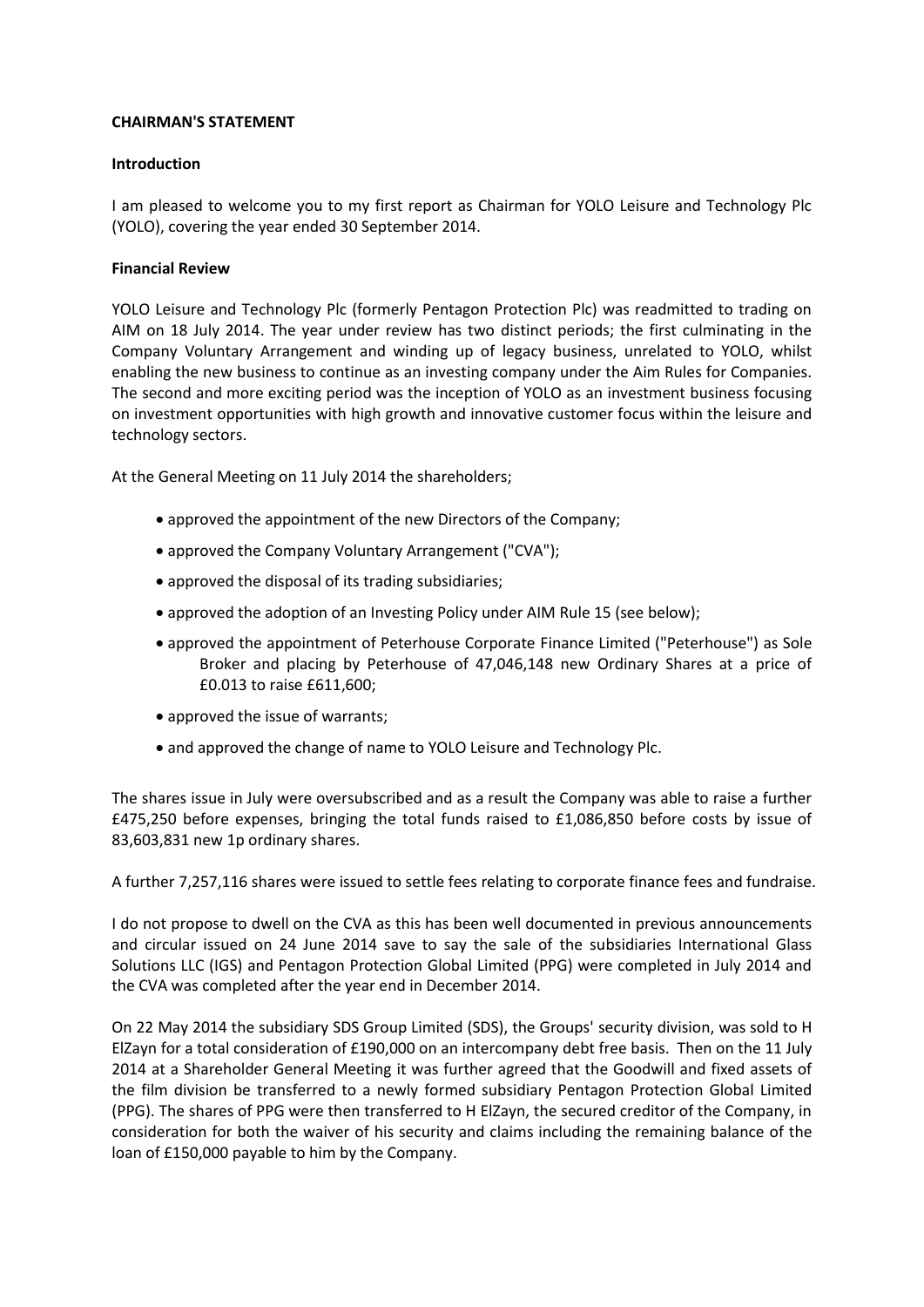Under the CVA arrangements the Company paid £32,800 into the CVA and a further £20,000 towards the cost of the CVA. The CVA concluded on 9 December 2014 with a payout of 9p/£ to registered unsecured creditors.

The Group made an operating loss of £501,921 (2013 - profit £549,990) during the year. An operating loss of £291,576 was attributable to discontinued operations and an operating loss of £210,345 was attributable to continuing operations. All subsidiaries were disposed of during the year resulting in a loss of £91,570 and leaving a clean investment shell for the new team to pursue its investment strategy on behalf of its shareholders.

### **Investment Strategy**

The Company's Investing Policy is that the Company will invest in businesses which have some or all of the following characteristics:

- strong management with a proven track record:
- ready for investment without the need for material re-structuring by the Company;
- generating positive cash flows or imminently likely to do so;
- via an injection of new finances or specialist management, the Company can enhance the prospects and therefore the future value of the investment;
- able to benefit from the Directors existing network of contacts; and
- the potential to deliver significant returns for the Company.

The Company will focus on opportunities in the travel, technology and leisure sectors.

Whilst the Directors will be principally focused on making an investment in private businesses, they would not rule out investment in listed businesses if this presents, in their judgment, the best opportunity for Shareholders.

The Company intends to be an active investor in situations where the Company can make a clear contribution to the progress and development of the investment. In respect of other, more substantial investment opportunities, the Directors expect that the Company will be more of a passive investor.

The Directors believe that their broad collective experience together with their extensive network of contacts will assist them in the identification, evaluation and funding of appropriate investment opportunities. When necessary, other external professionals will be engaged to assist in the due diligence on prospective targets and their management teams. The Directors will also consider appointing additional directors with relevant experience if required.

There will be no limit on the number of projects into which the Company may invest, and the Company's financial resources may be invested in a number of propositions or in just one investment, which may be deemed to be a reverse takeover pursuant to Rule 14 of the AIM Rules. Where the Company builds a portfolio of related assets it is possible that there may be crossholdings between such assets. The Company does not currently intend to fund any investments with debt or other borrowings but may do so if appropriate.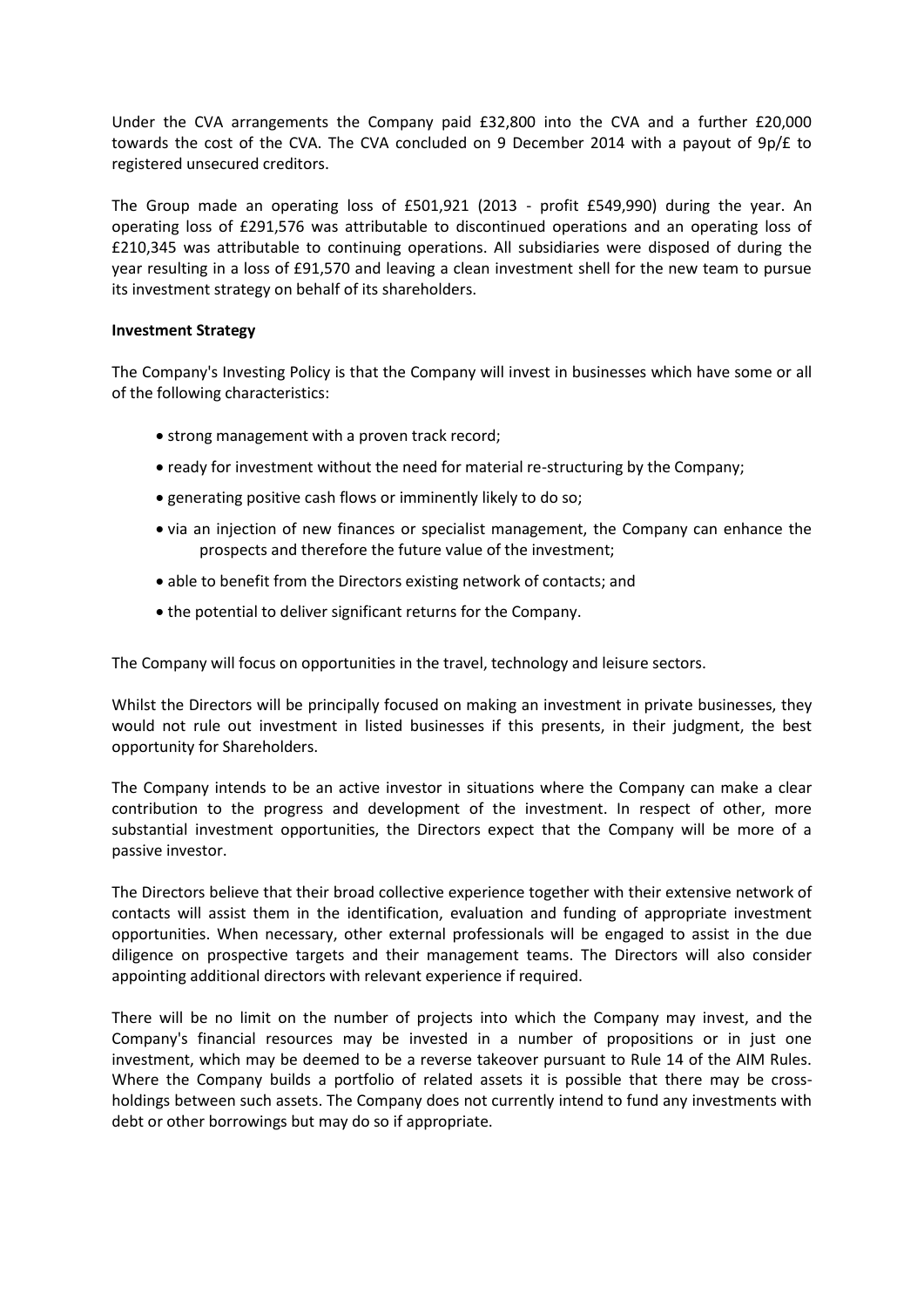The Company's primary objective is that of securing for the Shareholders the best possible value consistent with achieving, over time, both capital growth and income for Shareholders through developing profitability coupled with dividend payments on a sustainable basis

## **Outlook**

YOLO has been an investment company since July 2014, and with the appointment of myself as CEO and Sohail Bhatti as CFO, we have been identifying prospects that have growth potential within the leisure and technology sectors.

Between the year end and the date of this report the Company has made three investments for a total consideration of £1,159,802.

Our first investment was in a company called GFinity for a cash consideration of £300,000 for {2.27%} interest of the company. Gfinity is an electronic sports ("eSports") business that provides a hub for a rapidly expanding community that plays a range of electronic games such as Call of Duty, League of Legends, FIFA 2015, Halo and Starcraft. GFinity was established in September 2012 and was listed on AIM on 22 December 2014. It has established a popular on-line brand, gfinity.net, where gamers can compete, socialise and enjoy a wide range of content relating to electronic games on a proprietary technology platform. This platform enables Gfinity to run a regular roster of on-line competitions, leagues and ladders with the opportunity for gamers to win substantial prize money and/or pit their skills against professional and widely-followed "star" players.

A further investment of £64,314 on 23 January 2015 increased our interest to 2.75%.

Our second investment of £550,000 excluding costs is in a media broadcasting company called Simplestream Limited for an interest of 5.1% of the company and a Board position. The rationale for the investment is based on the disruptive focus, quality and capability of the business model. Consumers are changing the way they consume media broadcasting and Simplestream as a multi-channel aggregator is well positioned to serve both Consumers and media broadcast companies. Our investment will accelerate the expansion of Simplestream's video streaming platform both in the UK and internationally, and the development of TVPlayer, their B2C live TV streaming service, through more channel packs and catch up functionality.

Our third investment is an acquisition of 2,500,000 shares in AudioBoom Group Plc, an AIM listed business, for £245,488. AudioBoom works with some of the biggest names in sports and media such as NFL, Premier League and BBC. The AudioBoom platform allows partners and users to bring nonmusic content to millions of listeners worldwide via the website, embedded players, apps, Facebook and Twitter.

Further insights of these investments can be viewed on the Company's website. YOLO is now well positioned to move forward and will continue pursuing an investment strategy that generates value for shareholders through considered investments in high performance, ambitious teams that use technology to engage customers across a range of leisure and technology sectors.

### **Placing of Shares**

As discussed earlier the Company issued 83,603,831 new 1p ordinary shares during the year at a price of 1.3p raising funds of £1,086,850 before costs. 1 for 4 Warrants were also issued to the subscribers of the new shares at an exercise price of 1.3p, and a further 7,257,116 was issued to settle corporate finance fees and fundraise costs of £94,342.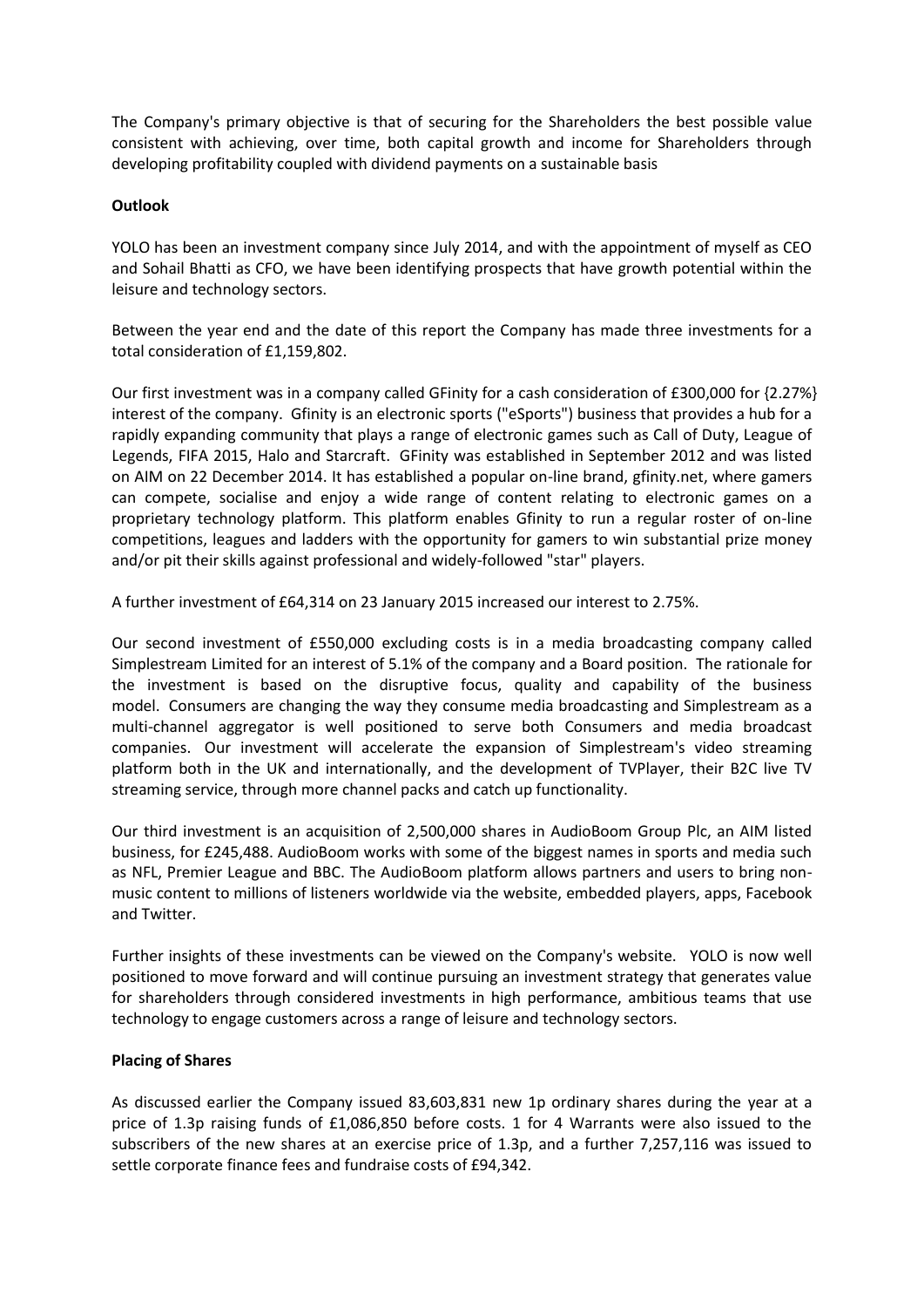Further funds of £576,000 were raised via a placing of 32,000,000 shares at 1.8p on 28 January 2015.

I would like to close by thanking our shareholders and advisers who have contributed to giving the company this platform to grow and we look forward to building an exciting future for the company.

Simon Robinson Chairman 25 March 2015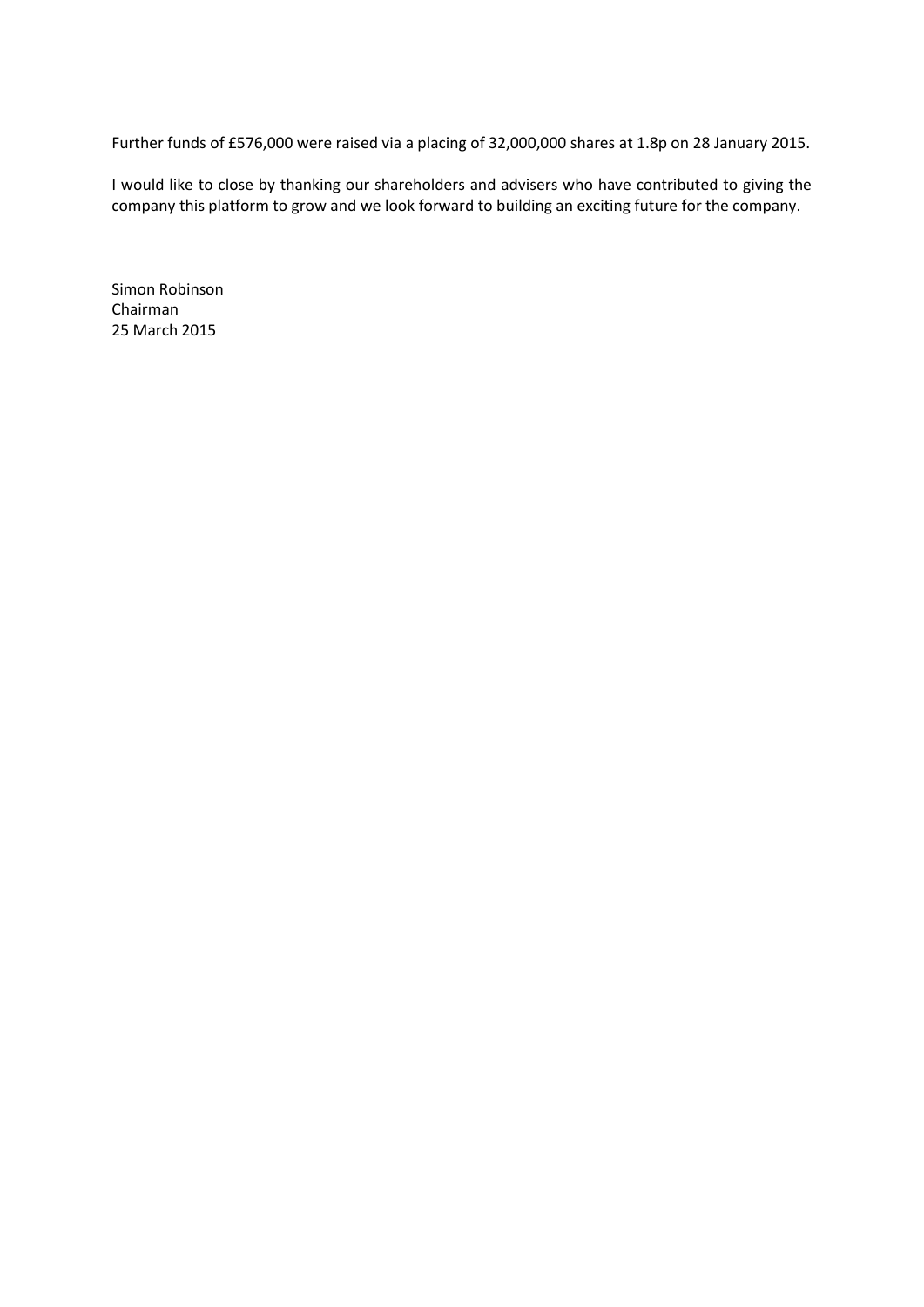## **CONSOLIDATED STATEMENT OF COMPREHENSIVE INCOME FOR THE YEAR ENDED 30 SEPTEMBER 2014**

|                                                                          |              |                   |                     | 2014       | 2013          |
|--------------------------------------------------------------------------|--------------|-------------------|---------------------|------------|---------------|
|                                                                          | <b>Notes</b> | <b>Continuing</b> | <b>Discontinued</b> | £          | £             |
|                                                                          |              |                   |                     |            |               |
| Revenue                                                                  |              |                   | 832,645 832,645     |            | 5,357,513     |
|                                                                          |              |                   |                     |            |               |
| Cost of sales                                                            |              |                   | (552, 864)          | (552, 864) | (3,440,962)   |
| <b>Gross profit</b>                                                      |              |                   | 279,781             | 279,781    | 1,916,551     |
|                                                                          |              |                   |                     |            |               |
| <b>Distribution costs</b>                                                |              |                   |                     |            | (91,070)      |
| Administrative expenses                                                  |              | (210, 345)        | (571, 357)          | (781, 702) | (1, 275, 491) |
|                                                                          |              |                   |                     |            |               |
| OPERATING (LOSS)/PROFIT BEFORE FINANCING ACTIVITIES                      |              |                   |                     |            |               |
| AND DISPOSAL OF TRADING ACTIVITIES                                       |              | (210, 345)        | (291, 576)          | (501, 921) | 549,990       |
|                                                                          |              |                   |                     |            |               |
| Other gains and losses                                                   |              |                   | 271,997             | 271,997    |               |
| Finance income                                                           |              | 1,514             |                     | 1,514      | 16            |
| Finance costs                                                            |              | (3, 214)          |                     | (3, 214)   | (158, 591)    |
| (LOSS)/PROFIT ON ORDINARY ACTIVITIES BEFORE TAX                          |              |                   |                     |            |               |
|                                                                          |              | (212, 045)        | (19, 579)           | (231, 624) | 391,415       |
|                                                                          |              |                   |                     |            |               |
| Tax charge                                                               |              |                   | (147)               | (147)      | (1,888)       |
|                                                                          |              |                   |                     |            |               |
| (LOSS)/PROFIT ON ORDINARY ACTIVITIES AFTER TAX                           |              | (212, 045)        | (19, 726)           | (231, 771) | 389,527       |
| Loss on disposal of discontinued operations                              |              |                   | (91, 570)           |            |               |
|                                                                          |              |                   |                     | (91, 570)  |               |
| (LOSS)/PROFIT FOR THE YEAR ATTRIBUTABLE TO<br><b>EQUITY SHAREHOLDERS</b> |              | (212, 045)        | (111, 296)          | (323, 341) | 389,527       |
|                                                                          |              |                   |                     |            |               |
| Other comprehensive income                                               |              |                   |                     |            | 1,502         |
| TOTAL COMPREHENSIVE (EXPENSES) / INCOME FOR<br><b>THE YEAR</b>           |              | (212, 045)        | (111, 296)          | (323, 341) | 391,029       |
|                                                                          |              |                   |                     |            |               |
| (Loss)/Profit attributable to:                                           |              |                   |                     |            |               |
| Equity holders of the parent                                             |              | (212, 045)        | (111, 296)          | (323, 341) | 389,527       |
| Total comprehensive (expenses)/income for the year<br>attributable to    |              |                   |                     |            |               |
| Equity holders of the parent                                             |              | (212, 045)        | (111, 296)          | (323, 341) | 391,029       |
|                                                                          |              |                   |                     |            |               |
| Earnings per share (pence per share)                                     |              |                   |                     |            |               |
| <b>Basic</b>                                                             | 2            |                   |                     | (0.3)p     | 3.5p          |
| Diluted                                                                  | 2            |                   |                     | (0.3)p     | 3.5p          |
|                                                                          |              |                   |                     |            |               |

2013 figures all related to discontinued operations, other than £175k of administrative expenses which are continuing.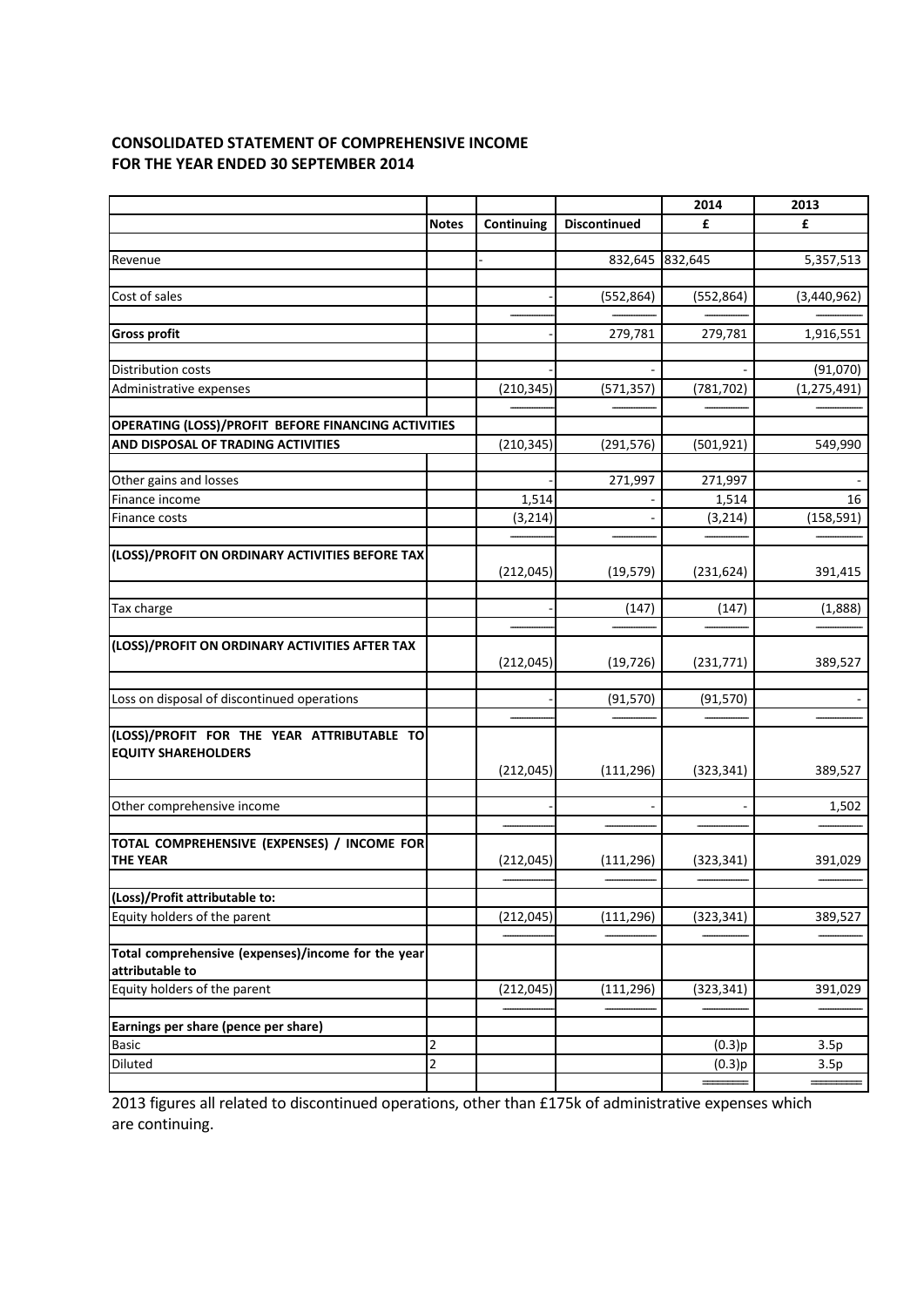## **STATEMENT OF FINANCIAL POSITION FOR THE YEAR ENDED 30 SEPTEMBER 2014**

|                                            |              |               | Group<br>Company |               |             |  |
|--------------------------------------------|--------------|---------------|------------------|---------------|-------------|--|
|                                            |              | 2014          | 2013             | 2014          | 2013        |  |
|                                            | <b>Notes</b> | £             | £                | £             | £           |  |
| <b>ASSETS</b><br><b>Non-current assets</b> |              |               |                  |               |             |  |
|                                            |              |               |                  |               |             |  |
| Investments                                |              |               |                  |               | 641,921     |  |
| Goodwill                                   |              |               | 434,536          |               |             |  |
| Property, plant and equipment              |              |               | 30,742           |               | 23,324      |  |
|                                            |              |               | 465,278          |               | 665,245     |  |
| <b>Current assets</b>                      |              |               |                  |               |             |  |
| Inventories                                |              |               | 144,023          |               | 8,135       |  |
| Trade and other receivables                |              | 7,597         | 821,558          | 7,597         | 684,846     |  |
| Cash and cash equivalents                  |              | 912,301       | 9,529            | 912,301       | 52          |  |
|                                            |              | 919,898       | 975,110          | 919,898       | 693,033     |  |
| <b>TOTAL ASSETS</b>                        |              | 919,898       | 1,440,388        | 919,898       | 1,358,278   |  |
| <b>EQUITY AND LIABILITIES</b>              |              |               |                  |               |             |  |
| <b>Current liabilities</b>                 |              |               |                  |               |             |  |
| Trade and other payables                   |              | 35,809        | 822,141          | 35,808        | 425,242     |  |
| Shareholder loan                           |              |               | 337,888          |               | 337,888     |  |
| Obligations under finance lease            |              |               | 5,625            |               | 5,625       |  |
|                                            |              | 35,809        | 1,165,654        | 35,808        | 768,755     |  |
|                                            |              |               |                  |               |             |  |
| <b>Non-current liabilities</b>             |              |               |                  |               |             |  |
| Obligations under finance lease            |              |               | 12,285           |               | 12,285      |  |
| <b>Total liabilities</b>                   |              | 35,809        | 1,177,939        | 35,808        | 781,040     |  |
| <b>Equity</b>                              |              |               |                  |               |             |  |
| Issued capital                             | 3            | 1,813,675     | 905,065          | 1,813,675     | 905,065     |  |
| Share premium account                      |              | 7,197,319     | 7,160,948        | 7,197,319     | 7,160,948   |  |
| Share based payments                       |              |               | 81,415           |               | 81,415      |  |
| Other reserves                             |              |               | 11,198           |               | 11,459      |  |
| Retained earnings                          |              | (8, 126, 905) | (7,896,177)      | (8, 126, 905) | (7,581,649) |  |
| Total equity attributable to equity        |              |               |                  |               |             |  |
| shareholders of the parent                 |              | 884,089       | 262,449          | 884,089       | 577,238     |  |
| <b>TOTAL EQUITY AND LIABILITIES</b>        |              | 919,898       | 1,440,388        | 919,898       | 1,358,278   |  |
|                                            |              |               |                  |               |             |  |

The financial statements were approved and authorised for issue by the Board of Directors on 25 March 2015, and were signed on its behalf by Simon Robinson, Director.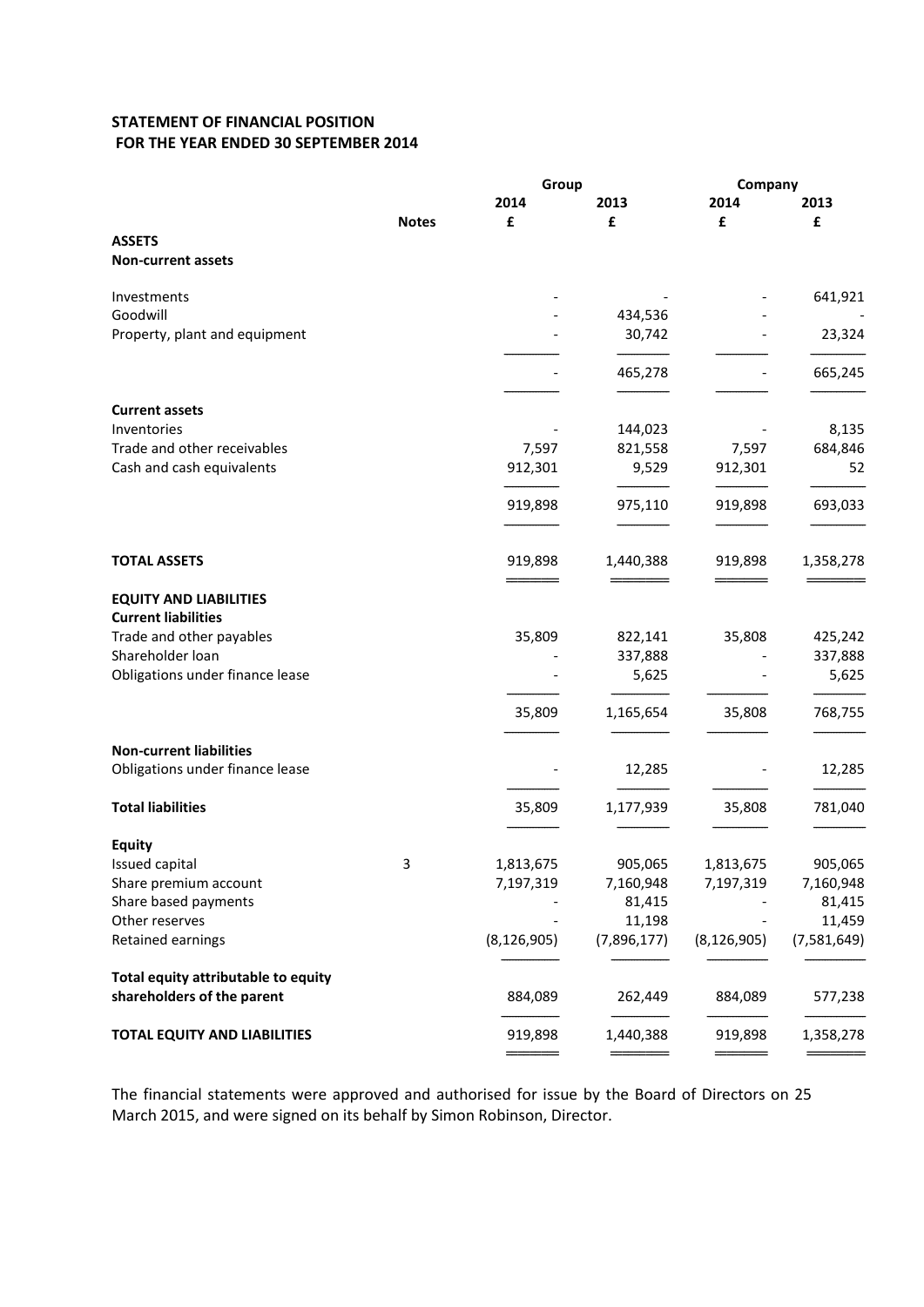# **STATEMENT OF CHANGES IN EQUITY FOR THE YEAR ENDED 30 SEPTEMBER 2014**

| Group                                                                         | <b>Share</b><br>Capital<br>£ | <b>Share</b><br>premium<br>account<br>£ | <b>Share</b><br>based<br>payments<br>£ | <b>Other</b><br>reserves<br>£ | <b>Retained</b><br><b>Earnings</b><br>£ | <b>Total</b><br>£ |
|-------------------------------------------------------------------------------|------------------------------|-----------------------------------------|----------------------------------------|-------------------------------|-----------------------------------------|-------------------|
| At 1 October 2012                                                             | 905,065                      | 7,160,948                               | 80,146                                 | 9,696                         | (8, 285, 704)                           | (129, 849)        |
| Total comprehensive<br>income for the year<br><b>Transactions with owners</b> |                              |                                         |                                        | 1,502                         | 389,527                                 | 391,029           |
| Shares issued                                                                 |                              |                                         |                                        |                               |                                         |                   |
| Share based payment                                                           |                              |                                         | 1,269                                  |                               |                                         | 1,269             |
|                                                                               |                              |                                         |                                        |                               |                                         |                   |
| At 1 October 2013                                                             | 905,065                      | 7,160,948                               | 81,415                                 | 11,198                        | (7,896,177)                             | 262,449           |
| Total comprehensive                                                           |                              |                                         |                                        |                               |                                         |                   |
| expense for the year                                                          |                              |                                         |                                        |                               | (323, 341)                              | (323, 341)        |
| Transfer<br>to<br>retained<br>earnings                                        |                              |                                         | (81, 415)                              | (11, 198)                     | 92,613                                  |                   |
| <b>Transactions with owners</b>                                               |                              |                                         |                                        |                               |                                         |                   |
| Shares issued                                                                 | 908,610                      | 272,583                                 |                                        |                               |                                         | 1,181,193         |
| Cost of new issue                                                             |                              | (236, 212)                              |                                        |                               |                                         | (236, 212)        |
| At 30 September 2014                                                          | 1,813,675                    | 7,197,319                               |                                        |                               | (8, 126, 905)                           | 884,089           |
|                                                                               |                              |                                         |                                        |                               |                                         |                   |

| Group - other reserves                                                    | <b>Merger</b><br>reserve<br>£ | <b>Currency</b><br><b>Reserve</b><br>£ | <b>Shares held</b><br>by ESOP<br>£ | <b>Total</b><br>£ |
|---------------------------------------------------------------------------|-------------------------------|----------------------------------------|------------------------------------|-------------------|
| At 1 October 2012                                                         | 16,000                        | (1,763)                                | (4, 541)                           | 9,696             |
| Total comprehensive<br>expense for the year                               |                               | 1,502                                  |                                    | 1,502             |
| At 30 September 2013                                                      | 16,000                        | (261)                                  | (4, 541)                           | 11,198            |
| Total comprehensive<br>expense for the year<br>Transfer<br>retained<br>to |                               |                                        |                                    |                   |
| earnings                                                                  | (16,000)                      | (261)                                  | 4,541                              | (11, 198)         |
| At 30 September 2014                                                      |                               |                                        |                                    |                   |

All equity is attributable to equity shareholders of the parent company.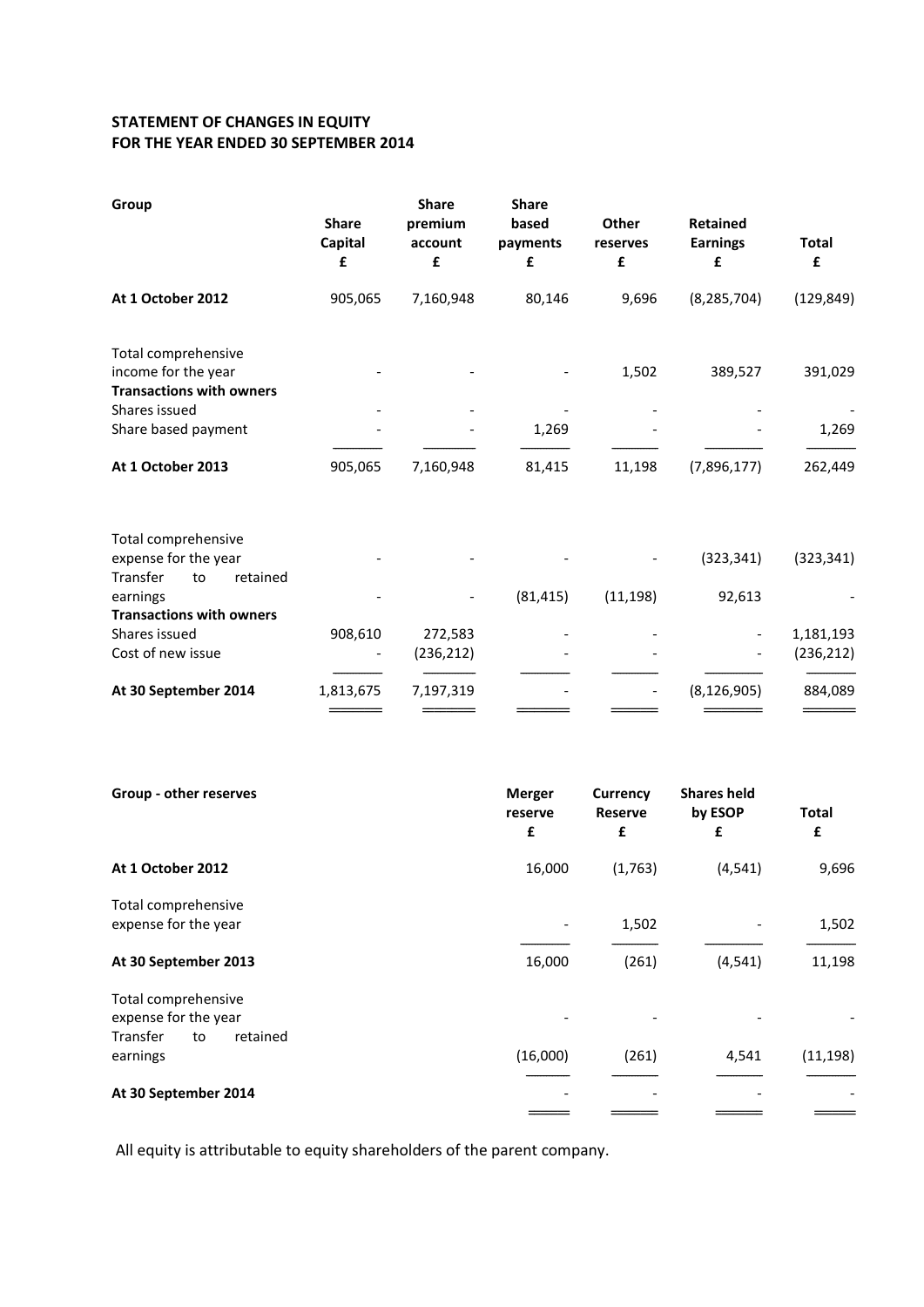### **Share capital**

Represents the par value of shares in issue.

### **Share premium**

Represents amounts subscribed for share capital in excess of its nominal value, net of directly attributable issue costs.

### **Share based payments**

Represents the reserve account which is used for the corresponding entry to the share based payment charge through the income statement. During the year on disposal of the subsidiaries, this reserve has been released to retained earnings.

### **Merger reserve**

Represents the difference between the fair value and nominal value of the equity consideration provided in exchange for 90% or more of the equity instruments acquired in another entity. During the year on disposal of the subsidiaries this reserve has been released to retained earnings.

### **Shares held by ESOP**

These relate to shares held by the company's Employee Share Ownership Plan and are used to assist in meeting the Group's obligations under employee remuneration schemes. During the year on disposal of the subsidiaries this reserve has been released to retained earnings.

### **Foreign currency translation reserve**

The translation reserve represents the exchange gains and losses that have arisen on the retranslation of overseas operations. During the year on disposal of the subsidiaries this reserve has been released to retained earnings.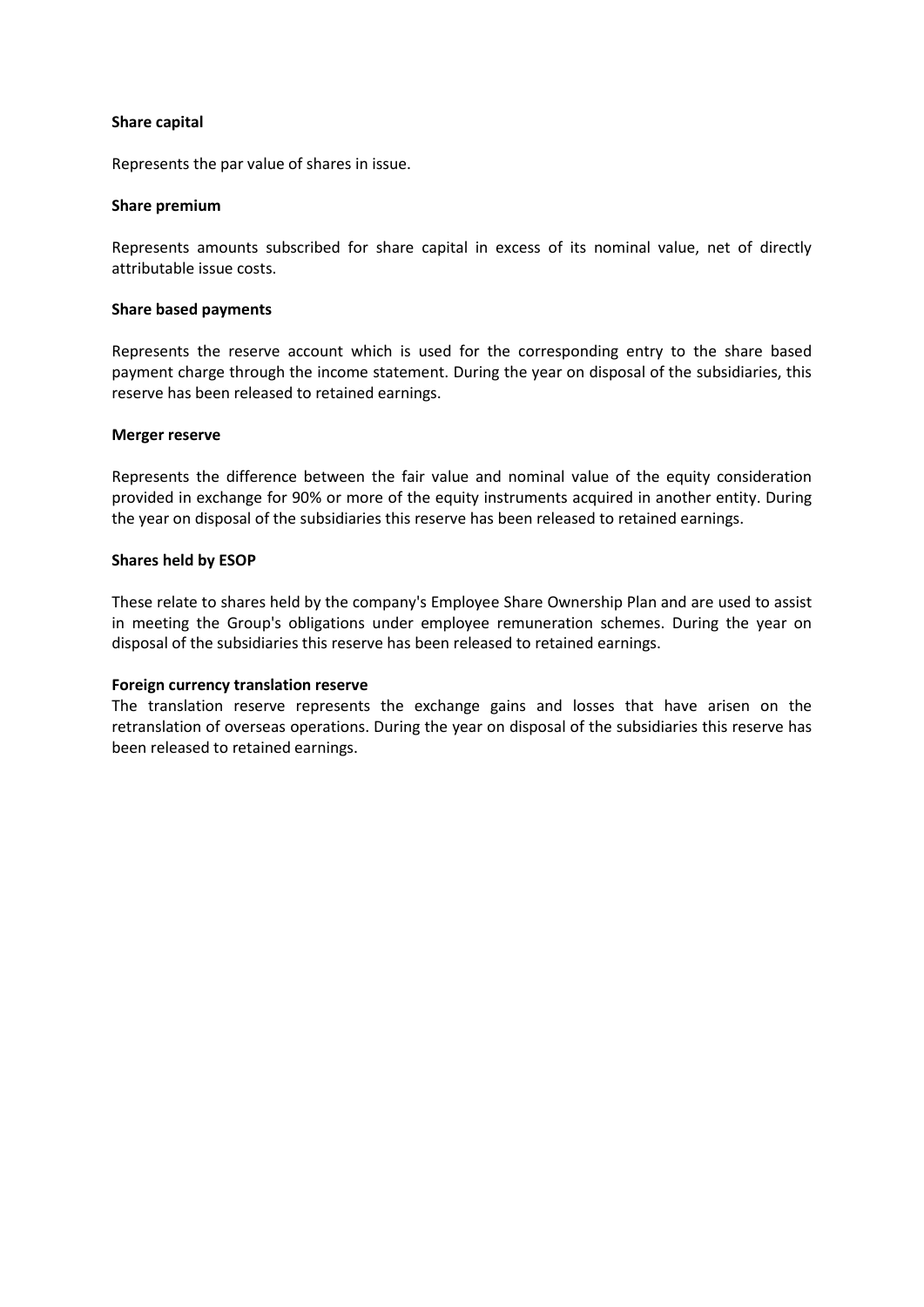## **STATEMENT OF CASH FLOWS FOR THE YEAR ENDED 30 SEPTEMBER 2014**

|                                                            | Group               |                       | Company             |            |
|------------------------------------------------------------|---------------------|-----------------------|---------------------|------------|
|                                                            | 2014                | 2013                  | 2014                | 2013       |
|                                                            | £                   | £                     | £                   | £          |
| <b>Operating activities</b>                                |                     |                       |                     |            |
| (Loss)/profit before tax                                   | (323, 194)          | 391,415               | (638, 130)          | 245,806    |
| Adjustments for:                                           |                     |                       |                     |            |
| Depreciation of property, plant and equipment              | 3,982               | 4,882                 | 3,010               | 2,444      |
| Loss on disposal of property, plant and equipment          |                     | 1,350                 | 3,646               | 1,350      |
| Amortisation of intangibles                                |                     | 8,779                 |                     |            |
| Share based payments                                       |                     | 1,269                 |                     | 1,269      |
| Exchange adjustment                                        |                     | 1,502                 |                     |            |
| Decrease in inventories                                    | 25,409              | 24,523                |                     |            |
| Decrease/(increase) in trade and other receivables         | 442,322             | (195, 477)            | 523,463             | 15,450     |
| Decrease in trade and other payables<br>Net finance income | (177, 024)<br>1,700 | (184, 633)<br>158,575 | (121, 589)<br>3,214 | (194, 015) |
| Other gains on disposal of investments                     |                     |                       | 196,868             | 13,419     |
|                                                            |                     |                       |                     |            |
| Net cash (used in)/generated from operating                |                     |                       |                     |            |
| activities                                                 | (26, 805)           | 212,185               | (29, 518)           | 85,723     |
|                                                            |                     |                       |                     |            |
| <b>Investing activities</b>                                |                     |                       |                     |            |
| Payments to acquire property, plant and equipment          |                     | (1, 456)              |                     | (1,253)    |
| Cash held by subsidiaries disposed of                      | (13, 557)           |                       |                     |            |
| Receipts from sale of property, plant and equipment        |                     | 1,100                 |                     | 1,100      |
| Interest received                                          | 1,514               | 16                    |                     |            |
|                                                            |                     |                       |                     |            |
| Net cash used in investing activities                      | (12, 043)           | (340)                 |                     | (153)      |
|                                                            |                     |                       |                     |            |
|                                                            |                     |                       |                     |            |
| <b>Financing activities</b>                                |                     |                       |                     |            |
| Capital element of finance lease contracts                 |                     | (3, 123)              |                     | (3, 123)   |
| Decrease in shareholder loan                               |                     | (153, 668)            |                     | (153, 668) |
| Net proceeds from issue of shares                          | 944,981             |                       | 944,981             |            |
| Interest paid                                              | (3, 214)            | (158, 591)            | (3, 214)            | (13, 419)  |
|                                                            |                     |                       |                     |            |
| Net cash generated from/(used in) financing<br>activities  |                     |                       |                     |            |
|                                                            | 941,767             | (315, 382)            | 941,767             | (170, 210) |
|                                                            |                     |                       |                     |            |
| Taxation                                                   | (147)               | (1,888)               |                     |            |
|                                                            |                     |                       |                     |            |
| Net increase/(decrease) in cash and cash equivalents       | 902,772             | (105, 425)            | 912,249             | (84, 640)  |
|                                                            |                     |                       |                     |            |
| Cash and cash equivalents at the start of the year         | 9,529               | 114,954               | 52                  | 84,692     |
|                                                            |                     |                       |                     |            |
| Cash and cash equivalents at the end of the year           | 912,301             | 9,529                 | 912,301             | 52         |
|                                                            |                     |                       |                     |            |
| Cash and cash equivalents consists of:                     |                     |                       |                     |            |
| Cash and cash equivalents                                  | 912,301             | 9,529                 | 912,301             | 52         |
|                                                            |                     |                       |                     |            |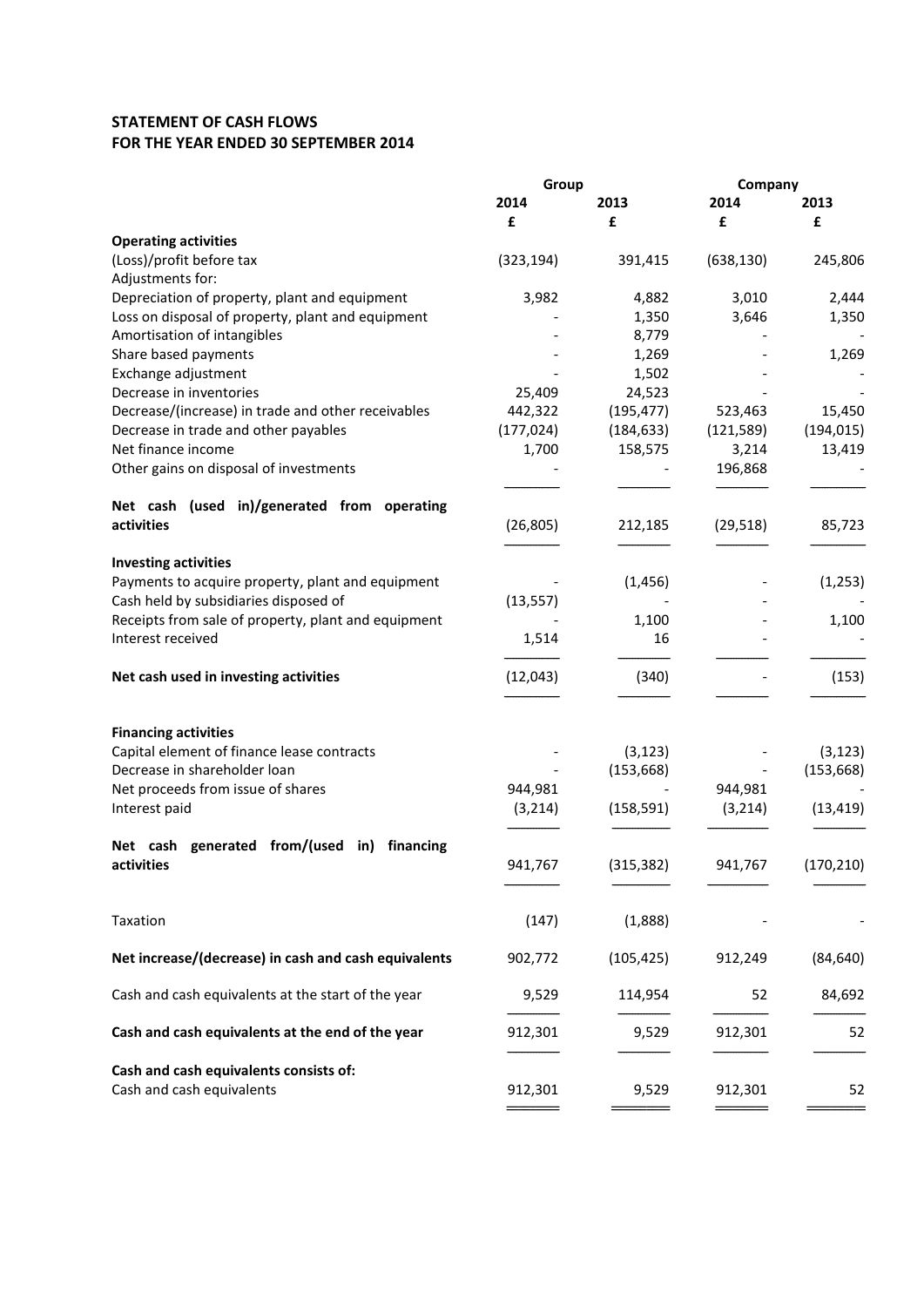## **1. ACCOUNTING POLICIES**

## **1.1 Basis of preparation**

The financial statements have been prepared in accordance with EU endorsed International Accounting Standards and International Financial Reporting Standards (collectively "IFRS") and the requirements of the Companies Act 2006 applicable to companies reporting under IFRS.

The financial statements are presented in sterling and have been prepared on the historical cost basis, except where IFRS requires an alternative treatment. The principal variations from historical cost relate to financial instruments (IAS 39).

The Company is a public listed company, quoted on AIM and is incorporated and domiciled in the UK.

## **Adoption of international accounting standards**

## *Standards adopted early by the Group*

Certain new standards, amendments and interpretations to existing standards have been published that are mandatory for later accounting periods and which have not been adopted early. There were no new standards, amendments or interpretations that are expected to have a material impact on the company.

## **1.2 Going Concern**

The company had net assets of £884,089 as at 30 September 2014 (2013 net assets of £262,449) and generated a loss before tax of £323,341 (2013 profit before tax of £391,415) in the reporting period.

The directors have prepared a cash flow forecast for the 12 months to 31 March 2016. Having considered all known costs, the board is of the opinion that there are sufficient funds available to continue as a going concern for the foreseeable future. The board is also planning to raise additional funds to continue to carry out its investment strategy as opportunities arise.

In light of this and after taking into account all information that could reasonably be expected to be available, the directors are confident that the Company will remain in operational existence for the foreseeable future and that the going concern basis of preparation is appropriate to the Company's financial statements.

### **1.3 Basis of consolidation**

The Group financial statements consolidate the financial statements of the Company and all its subsidiary undertakings as at 30 September 2014. Control is achieved where the Company has the power to govern the financial and operating policies of an investee entity so as to obtain benefits from its activities.

The acquisition method of accounting is used to account for the acquisition of subsidiaries by the Group. The cost of an acquisition is measured as the fair value of the assets given, equity instruments issued, contingent consideration and liabilities incurred or assumed at the date of exchange. Costs directly attributable to the acquisition are expensed as incurred. Identifiable assets acquired and liabilities and contingent liabilities assumed in a business combination are initially measured at fair value at the acquisition date.

Where necessary, adjustments are made to the financial statements of subsidiaries to bring the accounting policies used in line with those of the Group.

All intra-group transactions, balances, income and expenses are eliminated on consolidation.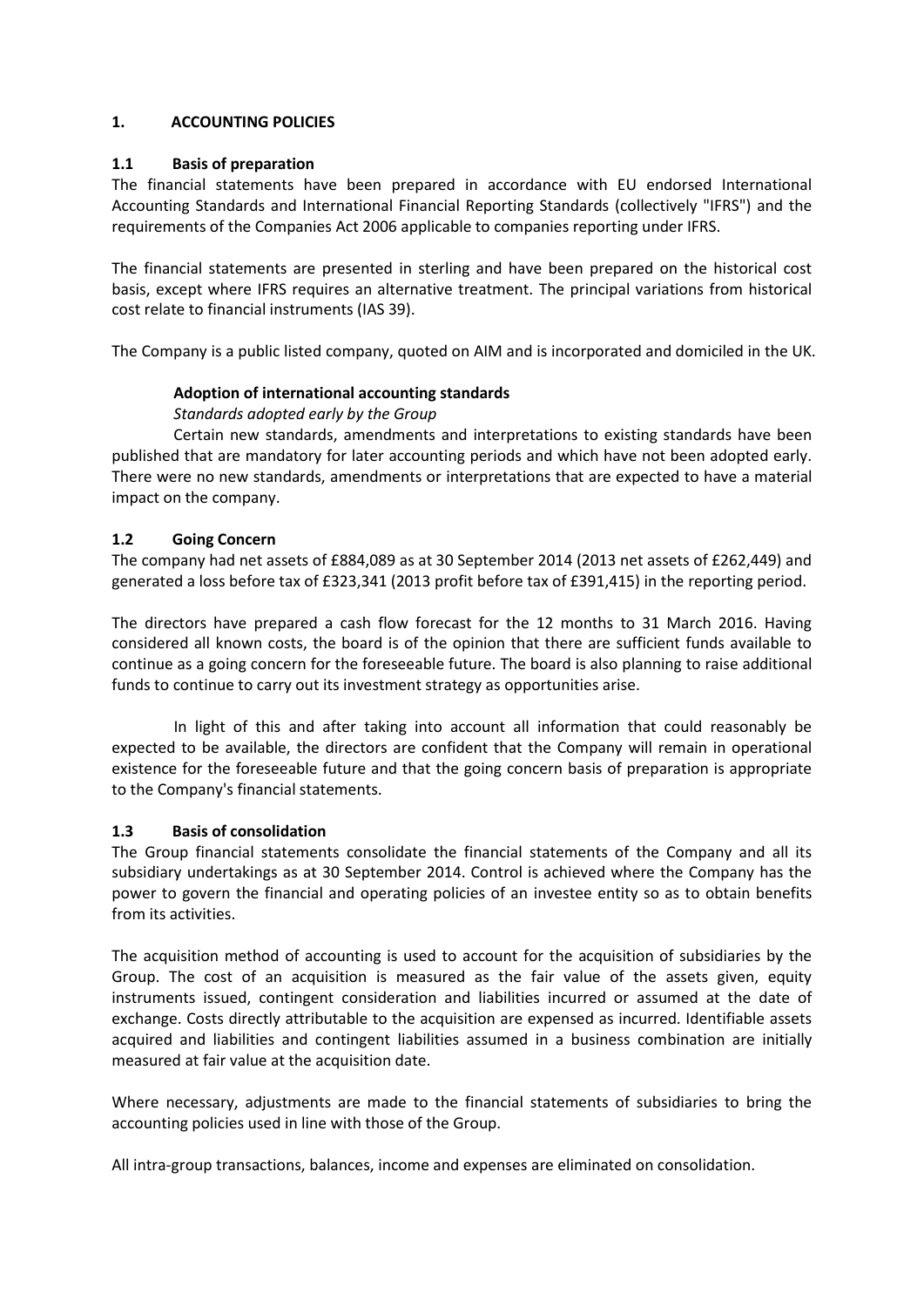The Company has applied the exemptions under s408 of the Companies Act 2006 to not prepare a Company income statement. The result for the year of the company was a loss of £638,130 (2013: profit of £245,806).

The following subsidiaries were sold during the year and consolidated up to date of sale:

| SDS Group Limited                  | 22 May 2014  |
|------------------------------------|--------------|
| International Glass Solutions LLC  | 17 July 2014 |
| Pentagon Protection Global Limited | 17 July 2014 |

## **2. (LOSS)/EARNINGS PER SHARE**

The calculations of (loss)/earnings per share are based on the following (losses)/profits and number of shares.

|                                                    | 2014         |                | 2013         |                |
|----------------------------------------------------|--------------|----------------|--------------|----------------|
|                                                    | <b>Basic</b> | <b>Diluted</b> | <b>Basic</b> | <b>Diluted</b> |
| (Loss)/Profit for the financial year               | (323, 341)   | (323, 341)     | 389,527      | 389,527        |
| Weighted average number of shares for<br>basic and |              |                |              |                |
| diluted (loss)/earnings per share                  | 101.994.855  | 101,999,399    | 11,133,908   | 11.138.452     |
|                                                    |              |                |              |                |

In accordance with the provisions of IAS33 in 2014 and 2013 shares under option were not regarded as dilutive in calculating diluted earnings per share.

| 3. | <b>SHARE CAPITAL</b>                                                             | 2014<br>£ | 2013<br>£ |
|----|----------------------------------------------------------------------------------|-----------|-----------|
|    | <b>Issued and fully paid</b>                                                     |           |           |
|    | As at 1 October 2013 (11,133,908 Ordinary shares of 1p<br>each)                  | 905,065   | 905,065   |
|    | Issue of 90,860,947 (2013: Nil) ordinary shares of 1p each                       | 908,610   |           |
|    |                                                                                  |           |           |
|    | At 30 September 2014 (101,994,855 Ordinary shares of 1p each)                    | 1,813,675 | 905,065   |
|    |                                                                                  |           |           |
|    | The company has the following classes of share capital                           |           |           |
|    | Ordinary shares (101,994,855 (2013:11,133,908) shares of<br>1 <sub>p</sub> each) | 1,019,949 | 111,339   |
|    | Deferred shares (8,819,181 shares of 9p each)                                    | 793,726   | 793,726   |
|    |                                                                                  | 1,813,675 | 905,065   |
|    |                                                                                  |           |           |

#### **Share transaction history**

During the prior year there were no share transactions. During the year 2014 the following share transactions took place.

**Quantity of**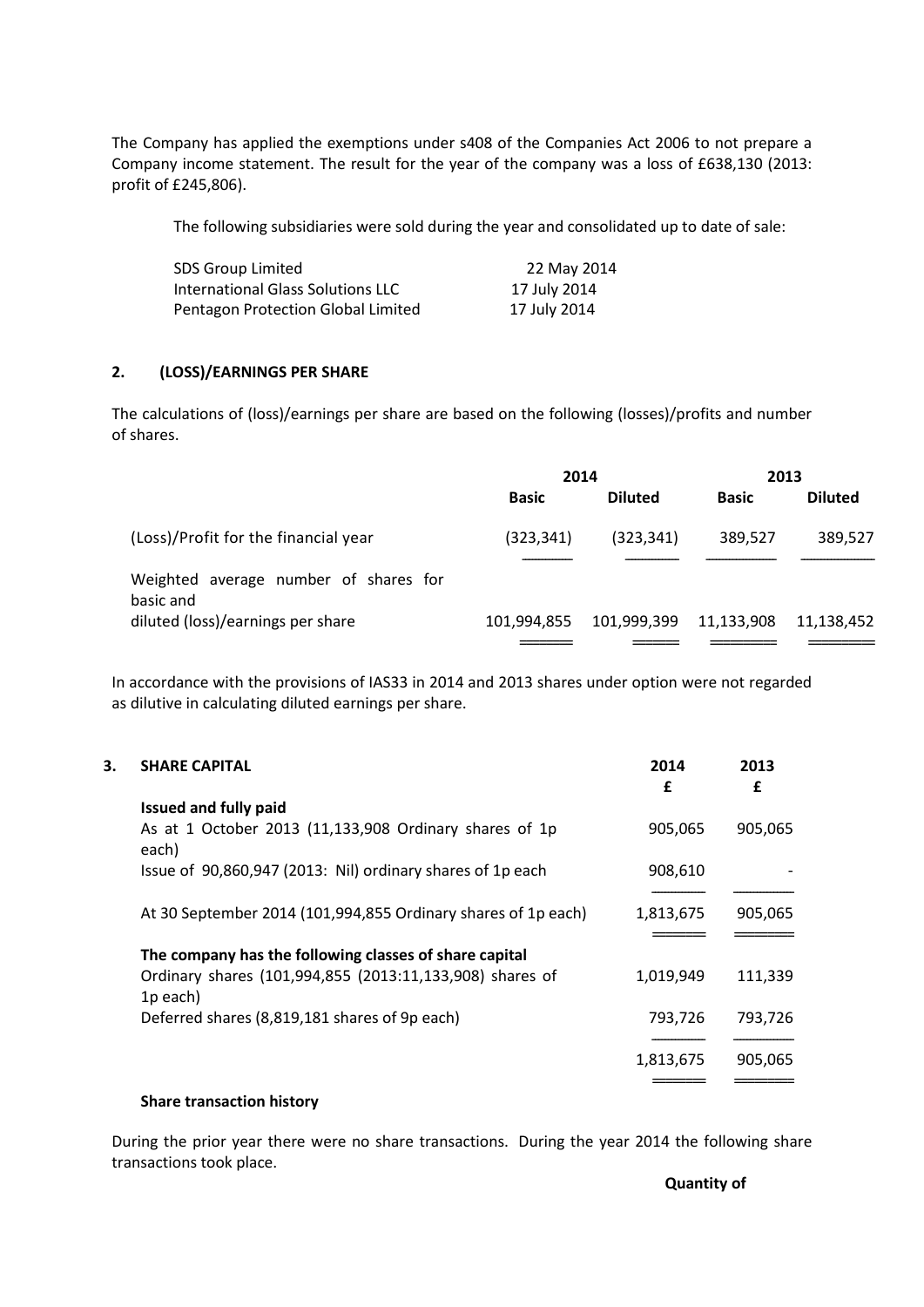|              | 1p shares          | Value |
|--------------|--------------------|-------|
| 11 July 2014 | 90,860,947 908,610 |       |

#### **Warrants**

During the year warrants were granted as follows:

|      | Type            |                    | Exercise | price |    | Expiry |
|------|-----------------|--------------------|----------|-------|----|--------|
| date | Placing         | Number<br>warrants |          | 1.3p  | 15 | July   |
| 2017 |                 | 20,900,951         |          |       |    |        |
|      | <b>Broker</b>   | Warrants           |          | 1.3p  | 15 | July   |
| 2019 |                 | 3,059,846          |          |       |    |        |
|      | <b>Director</b> | Warrants           |          | 1.3p  | 15 | July   |
| 2017 |                 | 5,000,000          |          |       |    |        |

The Ordinary shares have full voting rights, priority dividend rights and priority in the case of winding up.

The Deferred shares have no voting rights and shareholders are not entitled to any dividend, and only received the nominal amount paid up on their share after there shall have been distributed £1,000,000 to the holders of the Ordinary shares. The Deferred shares shall not entitle the holders thereof to any further or other right of participation in the assets of the Company.

### **4. RELATED PARTY DISCLOSURES**

As well as remuneration of directors, the following transactions fall within the scope of IAS 24 Related Party Disclosures.

As at 30 September 2014, the Group owed Haytham ElZayn, the former Chairman £Nil (2013 £337,888) in the form of a working capital loan. The loan bears interest at 3% over The Royal Bank of Scotland Plc's base rate and was secured during the previous year by a debenture and share charge over the investments of the Company, and any income and other rights relating to such investments. The interest paid on this loan during the year was £Nil (2013: £7,864).

At 30 September 2014 the company owed £Nil (2013: £3,960) to Service Group Distribution, a company owned by Haytham ElZayn.

As approved at the EGM in July 2014, and under the sales and purchase agreement dated 17 July 2014 Haytham ElZayn took over the trading business of the group in full and final settlement of the loans provided by him.

During the year Sports Resource Group Limited, a company controlled by Chris Akers who is a significant shareholder in Yolo Leisure and Technology Plc was paid £94,343 for corporate services relating to the new share issue.

Simon Robinson's director's fees of £5,000 were paid to Positive Thoughts Limited, a company controlled by him.